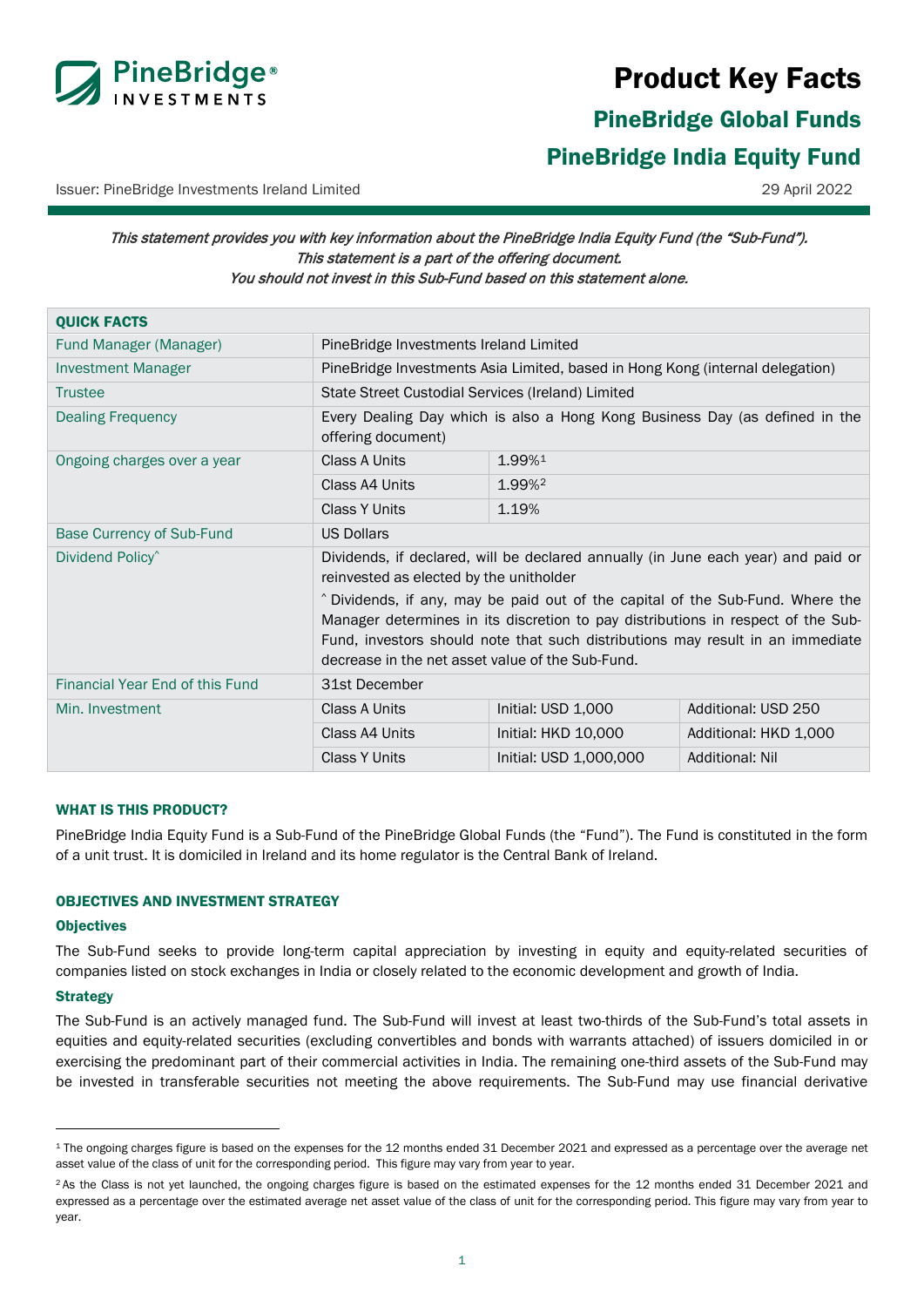instruments ("FDIs") including, but not limited to futures, options, swaps, forwards, and warrants for hedging purposes only. The Sub-Fund will not use FDIs extensively for any purpose.

The Sub-Fund has no restrictions as to the proportion of assets allocated to companies of any particular market capitalisation and may invest across a range of economic sectors and industries.

#### USE OF DERIVATIVES

The Sub-Fund's net derivative exposure may be up to 50% of its net asset value.

#### WHAT ARE THE KEY RISKS?

#### Investment involves risks. Please refer to the offering document for details including the risk factors.

#### Equity Investing Risk

- The value of equity and equity-related securities will be affected by economic, political, market, and issuer-specific changes, regardless of company specific performance. Different industries, financial markets, and securities can react differently to these changes.
- The risk that one or more companies in a portfolio will fall, or fail to rise, can adversely affect the overall portfolio performance in any given period.

#### Emerging Markets Risk

- Investment in equity securities of companies in India which may be considered as a "emerging" or "developing" country or market involves a relatively higher degree of risk and may be considered speculative due to the absence of, amongst other things, developed legal structures governing private or foreign investments and private property, internationally comparable accounting, auditing and reporting standard and level of information transparency, significant adverse economic developments including substantial depreciation in currency exchange rates or unstable currency fluctuations.
- The size and volume of trading of securities markets of "emerging" or "developing" market issuers are currently small and low or non-existent, which might result in price volatility and lack of liquidity.
- Investments in "emerging" or "developing" markets entail increased risks and special considerations not typically associated with investment in more developed markets which include the possibility of political or social instability, adverse changes in investment or exchange control regulations, expropriation and withholding of dividends at source, liquidity risks, currency risks, taxation risks, settlement risks, custody risks and the likelihood of a high degree of volatility.

#### Concentration Risk

The Sub-Fund may invest in specific industry sectors / instruments compared to more diversified funds or it may focus its investments and hold relatively large positions in, among other things, particular industries, countries, sectors, currencies or issuers. This may occur directly as a result of portfolio management decisions, or indirectly as a result of security price changes. Where this happens, the Sub-Fund may have a greater level of sensitivity to those industries, sectors, countries, currencies or issuers and the events, developments or issues that affect their prices. This may result in significant losses for the Sub-Fund, may increase the volatility of the value of the Sub-Fund, and may also limit the liquidity of certain securities within the Sub-Fund.

#### Counterparty Risk

• A Sub-Fund may have credit exposure to its trading parties and may also bear the risk of settlement default. In addition, misrepresentation or omission on the part of counterparty may adversely affect the valuation of the collateral underlying an investment.

#### Counterparty Risk – Depositary

• There are risks involved in dealing with the Trustee, sub-custodians or brokers who hold the Sub-Fund's investments or settle the Sub-Fund's trades. The assets of the Fund are entrusted to the Trustee for safekeeping and there is no guarantee they will successfully do so and it does not exclude the risk of non-restitution in the case of bankruptcy or insolvency of the Trustee. Investors are therefore exposed to the risk of the Trustee not being able to fully meet its obligation to restitute all of the assets of the Sub-Fund in the case of bankruptcy or insolvency of the Trustee. In addition, the Sub-Fund's cash held with the Trustee may not be segregated from the Trustee's own cash/cash under custody for other clients of the Trustee and the Sub-Fund may therefore rank as an unsecured creditor in the case of bankruptcy or insolvency of the Trustee. The Trustee may not keep all the assets of the Fund itself but may use a network of sub-custodians which are not always part of the same group of companies as the Trustee.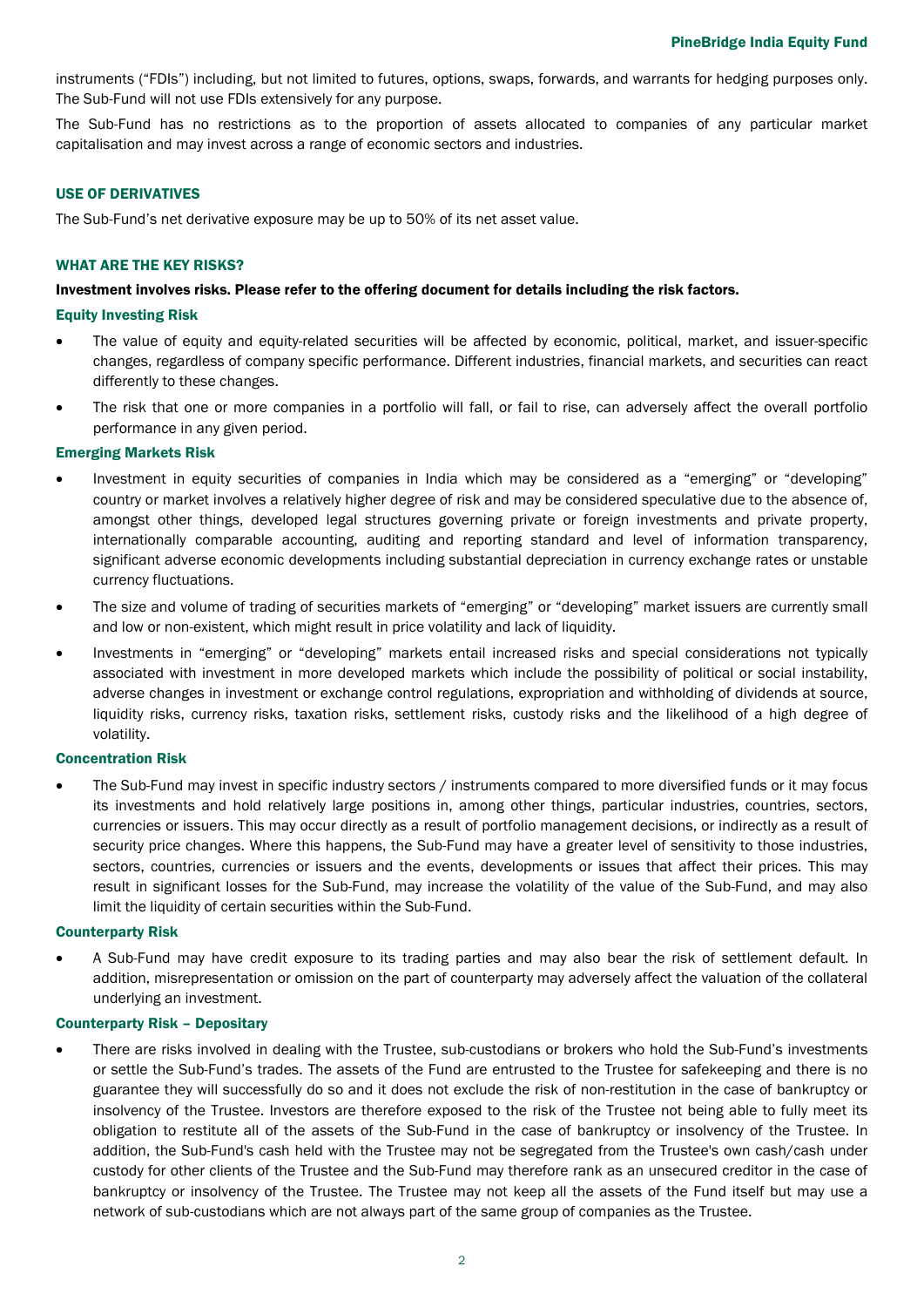• Investors may be exposed to the risk of bankruptcy of the sub-custodians in circumstances where the Trustee may have no liability.

### Liquidity Risk

- Liquidity risk is defined as the risk that the Sub-Fund could not meet requests to redeem units issued by the Sub-Fund without significant dilution of remaining investors' interests in the Sub-Fund.
- From time to time, the investments or holdings of the Sub-Fund may face limited or reduced liquidity on the market, caused by decreased trading volume, increased price volatility, concentrated trading size, limitations on the ability to transfer or liquidate positions, and changes in industry or government regulations.

### Currency Risk – Base Currency

• Securities may be denominated in currencies different from the Sub-Fund's Base Currency and there is a risk that changes in exchange rates and exchange control regulations may cause the value of the assets expressed in the Base Currency to rise or fall and the net asset value of the Sub-Fund may be affected unfavourably by such fluctuations and by changes in exchange rate controls.

#### India Exchange Control Risk

• For efficiency of portfolio management, the Sub-Fund may invest through the Mauritian Subsidiary. The operation of the Mauritian Subsidiary's bank account in India is subject to regulation by the Reserve Bank of India under India's Foreign Exchange Regulations. The Indian sub-custodian also acts as the remitting banker and is authorized to convert currency and repatriate capital and income on behalf of the Mauritius Subsidiary. There can be no assurance that the Indian Government would not, in future, impose certain restrictions on foreign exchange.

### Indian Taxation Regarding the Mauritian Subsidiary Risk

- The Sub-Fund may invest through a Mauritian subsidiary which was acquired by the Manager on behalf of the Fund as a wholly-owned subsidiary. This Mauritian subsidiary relies upon the provisions of the India/Mauritius Double Tax Avoidance Treaty to minimise, so far as possible, the taxation of the Mauritian subsidiary. There can be no assurance that the Treaty will continue to be in full force and effect and of benefit to the Mauritian subsidiary during the life of the Mauritian subsidiary, and the Sub-Fund may be subject to double taxation by India and Mauritius thereby reducing the return to investors.
- On 10 May 2016, the governments of Mauritius and the Republic of India signed a protocol for amendment of the Treaty ("the Protocol"). Under the Protocol, taxation benefits previously available to the Mauritian subsidiary will be substantially reduced or fully eliminated with effect from 1 April 2017. Accordingly, net gain derived from Indian equity shares that are acquired from 1 April 2017 and held for a period of less than 12 months will be subject to domestic capital gain tax. Indian equity shares that are acquired from 1 April 2017 and held for a period of more than 12 months will continue to be exempt under domestic tax rules. Since 1 April 2017, all purchases in India by the Sub-Fund have been made and will continue to be made directly, without involvement of the Mauritian subsidiary. Some legacy positions previously purchased via the Mauritian subsidiary remain as the Sub-Fund holdings but will be gradually reduced over time and sold as circumstances allow and always in the best interests of unitholders.

#### Financial Derivative Instruments Risk

• The leverage effect embedded in derivatives may result in substantial losses including and up to the total value of the assets of the Sub-Fund and the prices of derivatives can be highly volatile. The use of FDIs may expose the Sub-Fund to various types of risk, including but not limited to, counterparty, liquidity, correlation, credit, volatility, valuation and settlement risks which can have an adverse effect on the net asset value of the Sub-Fund.

#### Risk associated with Distribution Out of / Effectively Out of the Sub-Fund's Capital (also known as Capital Growth Risk)

- Dividends, if any, may be paid out of the capital of the Sub-Fund. Where the Manager determines in its discretion to pay distributions in respect of the Sub-Fund, investor should note that such distributions amount to a return or withdrawal of part of an investor's original investment or from any capital gains attributable to that original investment.
- Such distributions may result in an immediate decrease in the net asset value of the Sub-Fund.

#### Investment Loss Risk

- The instruments invested by the Sub-Fund may fall in value and therefore your investment in the Sub-Fund may suffer losses.
- The value of the Sub-Fund may be adversely affected by developments in political, economical and social conditions and policies of the markets in which it invests which may result in losses to your investment.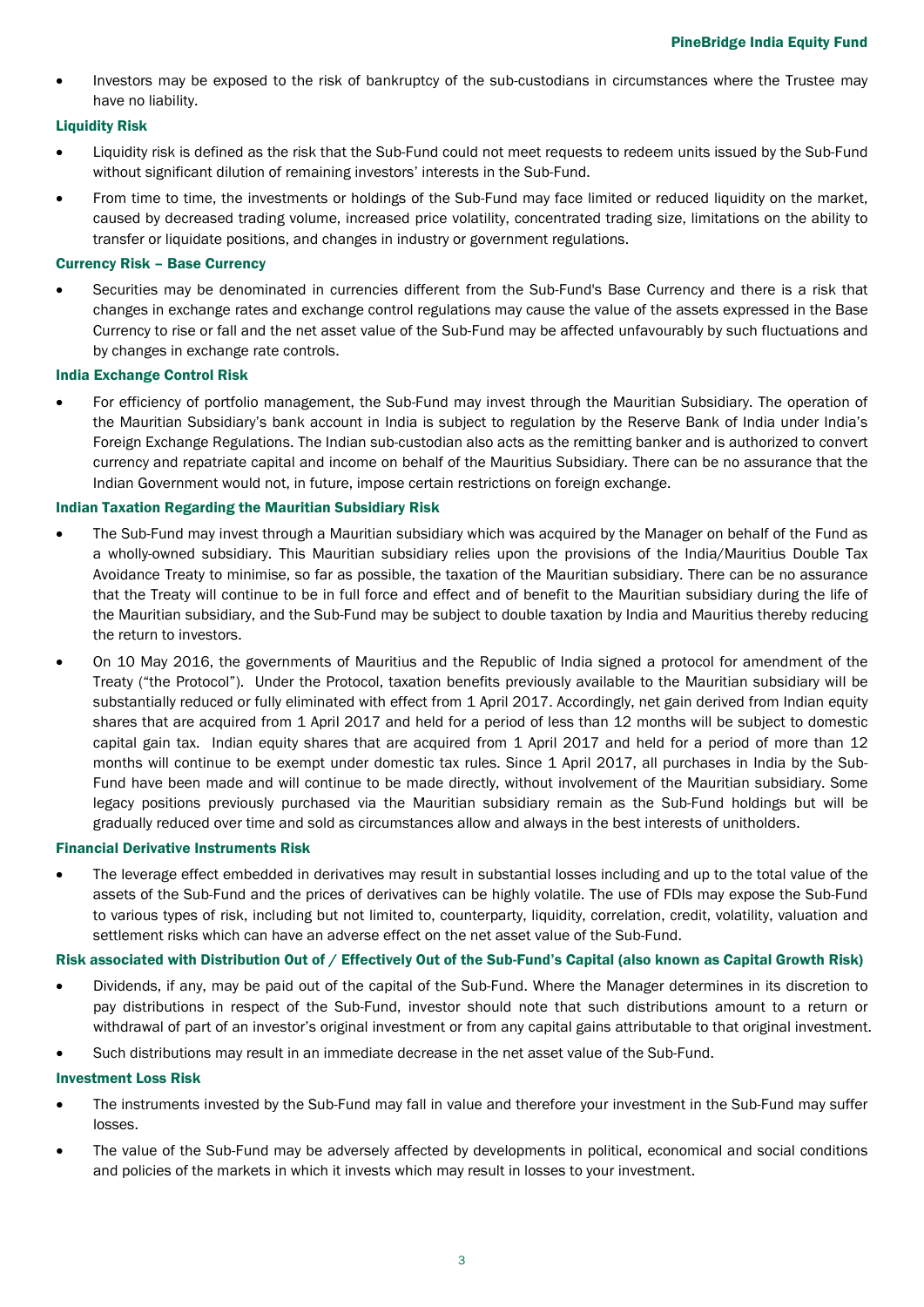#### ESG Risks

• The Sub-Fund is subject to environmental, social or governance ("ESG") related risks and sustainability risk. Sustainability risk is an ESG event or condition that, if it occurs, could cause an actual or a potential material negative impact on the value of the investment. Third party data may be used to determine ESG factors and are based on backward-looking analysis, and the data may be limited and subject to change. The categorisation of the Sub-Fund under the Regulation (European Union) 2019/2088 of the European Parliament and of the Council of 27 November 2019 on sustainability-related disclosures in the financial services sector may be affected by regulatory change or new technical standards/guidance coming into effect.



#### HOW HAS THE SUB-FUND PERFORMED?

- Past performance information is not indicative of future performance. Investors may not get back the full amount invested.
- The computation basis of the performance is based on the calendar year end, NAV-To-NAV, with dividend reinvested.
- These figures show by how much the unit class increased or decreased in value during the calendar year being shown. Performance data has been calculated in USD, including ongoing charges and excluding subscription fee and redemption fee you might have to pay.
- Class A is an active unit class available for Hong Kong retail investors. It has been chosen to be the representative unit class for disclosure of past performance information in this statement.
- Material Change to the Sub-Fund: On 29 March 2011, the investment policy of the Sub-Fund was changed to allow the Sub-Fund to invest in unregulated Collective Investment Schemes. The performance for the years from 2006 to 2010 was achieved under circumstances that no longer apply.
- The benchmark of the Sub-Fund is MSCI India Daily Total Return Net Index which is an India-dedicated index consisting of Indian stocks with appropriate weightings for individual stocks based on their liquidity.
- The Sub-Fund seeks to deliver excess returns over the Sub-Fund's benchmark. The holdings may or may not be components of the benchmark and the Investment Manager has discretion to deviate entirely from the benchmark securities, weightings and risk characteristics. The degree to which the Sub-Fund resembles the composition and risk characteristics of the benchmark is not a specifically targeted outcome and could vary over time, and the Sub-Fund's performance may be meaningfully different from the Sub-Fund's benchmark.
- Sub-Fund / Class A launch date: 12 September 2005

#### IS THERE ANY GUARANTEE?

This Sub-Fund does not have any guarantee. You may not get back the full amount of money you invest.

## WHAT ARE THE FEES AND CHARGES?

#### Charges which may be payable by you

You may have to pay the following fees when dealing in the Units of the Sub-Fund.